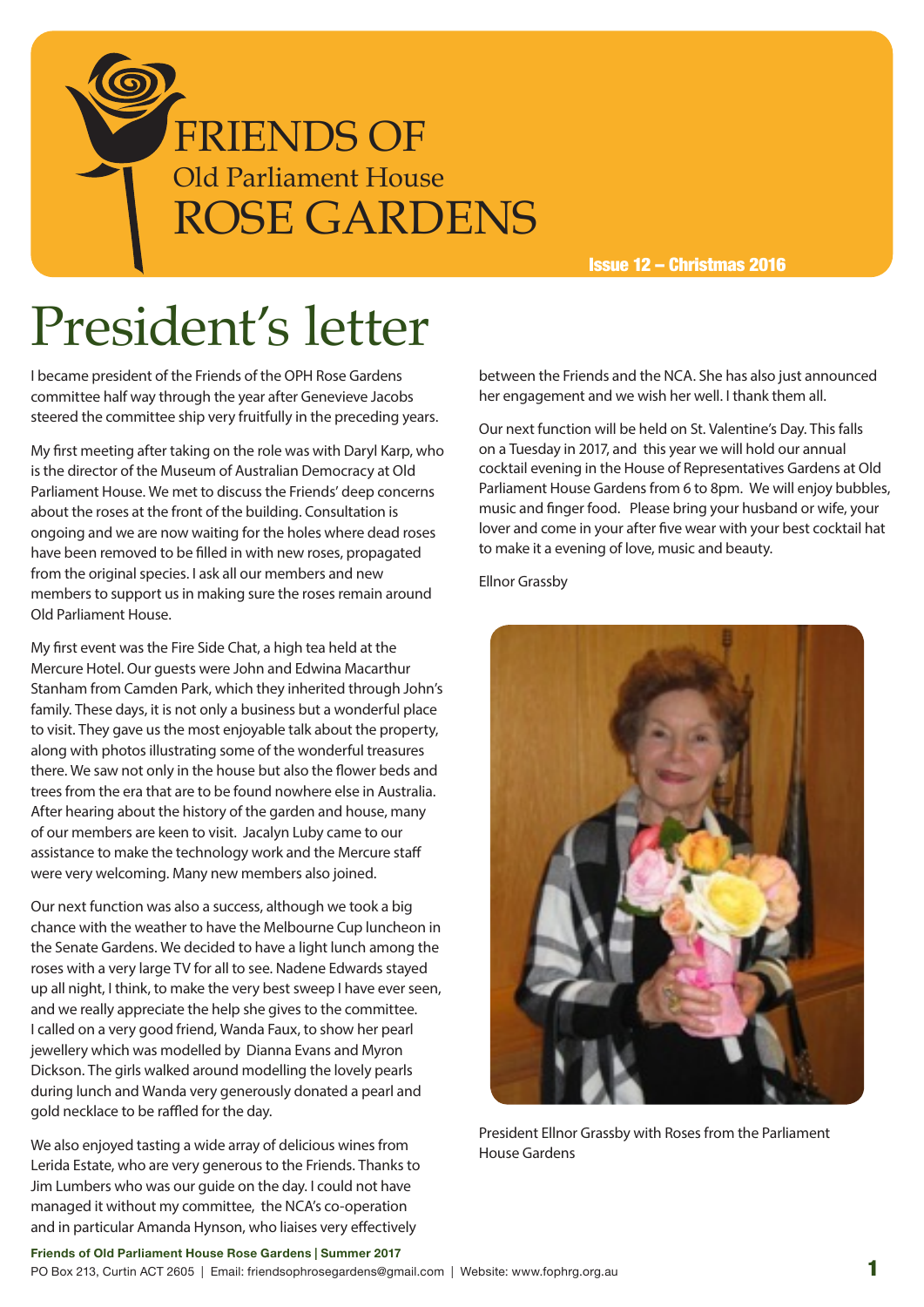### Stories about roses

*In her ongoing series about roses in the gardens and their history, Friends committee member Nadene Edwards discusses commonly used Australian rootstock roses* 

In the wonderful world of roses we enjoy the colourful and fragrant blooms, old and new varieties and everything in between. How many of us have delved deeper, though, and wondered what sort of rootstock supports our favourite roses in the garden, especially when a shoot suddenly appears and its flowers are different?

Many roses are grafted onto rootstock at ground level or as a standard using long rootstock canes. By using tough, hardy and vigorous rootstock, we can graft on more desirable roses that may not necessarily do well on their own root systems, especially in Australia's vast range of climates and soils. A stronger root system can supply better nutrition to the grafted rose and also helps with improved pest and disease resistance.

Many different roses that can be used for this purpose. The most common rootstocks used in Australia are the Dr Huey Rose, a number of *Multifloras* and the *Fortuniana*. These varieties are the more favoured roses used in the commercial rose growing industry. Different nurseries also have their own preferences in growing rootstock from seed and or harvesting canes from mature stock.

Dr Huey has dark red flowers with up to 15 petals, prominent yellow stamens and blooms in small clusters. The rose is a *Hybrid Wichuraiana* / Large Flowered Climber and was bred by Captain George C. Thomas who released the rose in 1914. It is a once blooming rose in spring and one of its desirable characteristics is that it is nearly thornless.



The Dr Huey rose has vigorous deep red blooms and prominent yellow stamens



There are a number of *Multiflora* varieties, with variations of white, shades of pink or red flowers. The flowers usually have five to six petals (sometimes more) with prominent yellow stamens.

It is not known when these rootstock roses were introduced to Australia (they were possibly spirited into the country in the early 1900's)

Multiflora rose varieties have five or six single petals with prominent stamens

Last but not least is the *Fortuniana* rose which is a Hybrid Banksia, Species Cross rose. It produces large white blooms with up to 40 petals and has a sweetly perfumed fragrance. It grows into a large bush, flowering only once in spring.

Bred by Robert Fortune and released 1840. This rose is still occasionally used by Australian rose growers, but it is not the more popular choice.



Fortuniana roses have dense clusters of petals and are a hybrid species cross with the familiar banksia roses.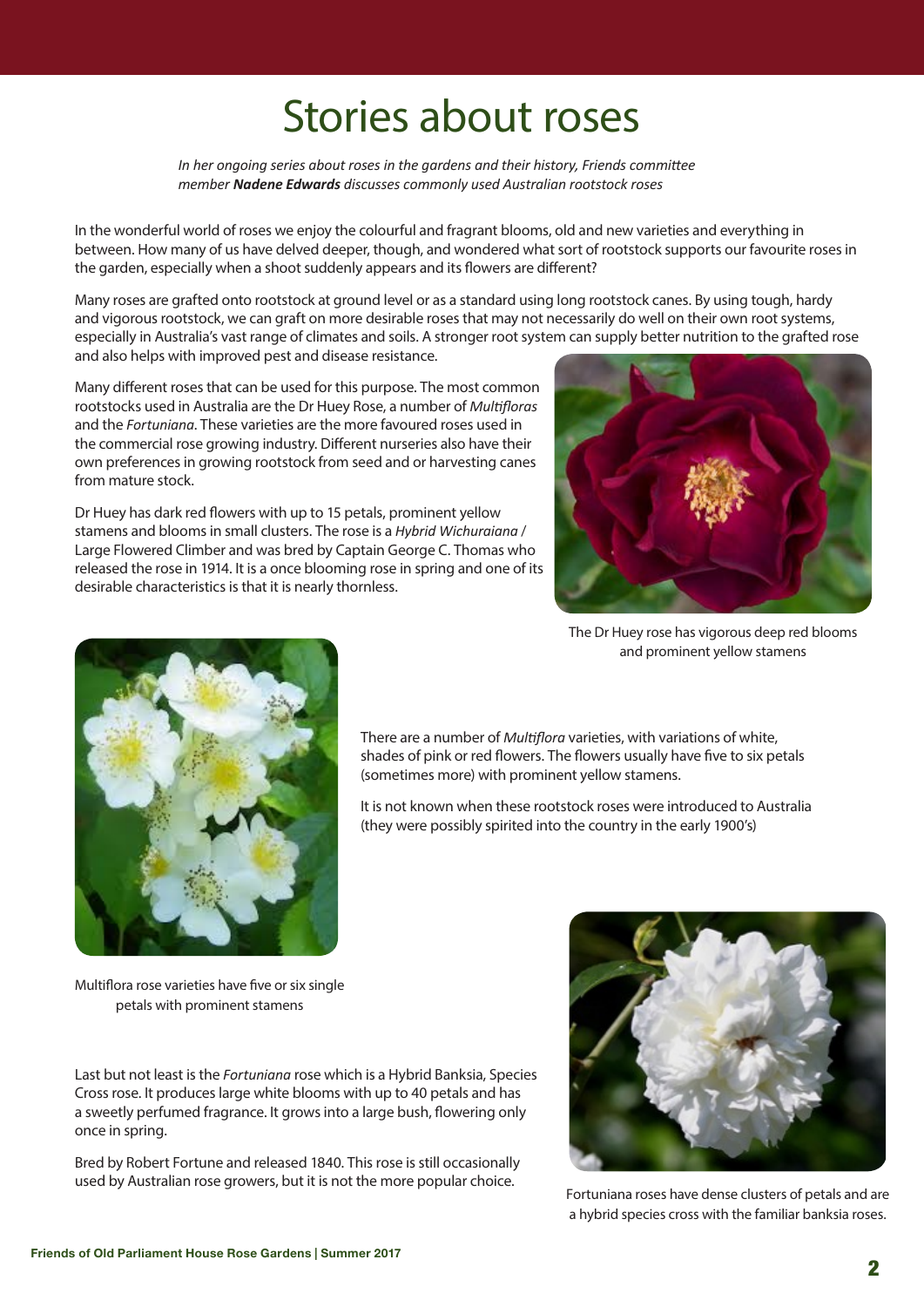## Lunch in the Gardens

The Friends enjoyed our second Melbourne Cup lunch, held in the Senate rose gardens on a glorious day.

The Canberra Evening Branch of the CWA provided the catering and the sun shone, fortuitously as around 50 guests gathered among the heritage blooms.

Despite some last minute drama with the television tuning, it was fortunate that the Cup is a long race and everyone present saw both the beginning and the end, while leaving a little mystery about what happened in the middle.



Fran and Peter Buscombe, Llois Cutts and Barry Wilson were among the guests who enjoyed a Melbourne Cup lunch in the OPH Rose Gardens



John and Edwina Macarthur Stanham and their children are the current custodians of Camden Park, one of the most historic estates in Australia (photo credit: the Daily Telegraph)



The garden front at Camden Park features a magnificent wisteria hedge, seen here in full bloom.

#### Fireside Chat with John and Edwina Macarthur-Stanham

*The current custodians of Camden Park, John and Edwina Macarthur-Stanham visited the friends in late August for a very successful fireside chat at the Mercure as committee member Wendy McLeod reports*

The early colonial estate, Camden Park, has been under the custodianship of John and Edwina Macarthur-Stanham since 1990, and the historic value of the property is inestimable. The Georgian house, designed by John Verge, was completed in 1835 for wool industry pioneers John and Elizabeth Macarthur. The gardens are thought to have commenced in 1820.

Many changes have occurred in the gardens since that time – its original informal style has been converted to the more formal 'gardenesque' style, instigated by the Macarthurs' youngest son, William. William was a great horticulturist, agronomist, viticulturist and was responsible for the importation of over 1000 species of new plants into Australia.

Many rare and historic trees and shrubs still survive from this time. There are specimen trees from everywhere dating back to William's day. These include the 'Camden Park Camellia' (*Camellia japonica anenomiflora*) - the oldest living camellia in Australia.

Other historic plantings include a *Picconia excelsa*, which was used as an example for the National Arboretum in Canberra. Explorer Ludwig Leichhardt himself planted a *Bauhinia racemosa* in the gardens! Many visitors come to Camden Park in September just to witness the spectacular Wisteria hedge in flower.

These days the upkeep of the large park is greatly assisted by Colin Mills, who established the Camden Park Nursery Group, a large and active volunteer group. This year's chat was given in the form of an informal interview between Genevieve Jacobs and our guests, Edwina and John Macarthur-Stanham.